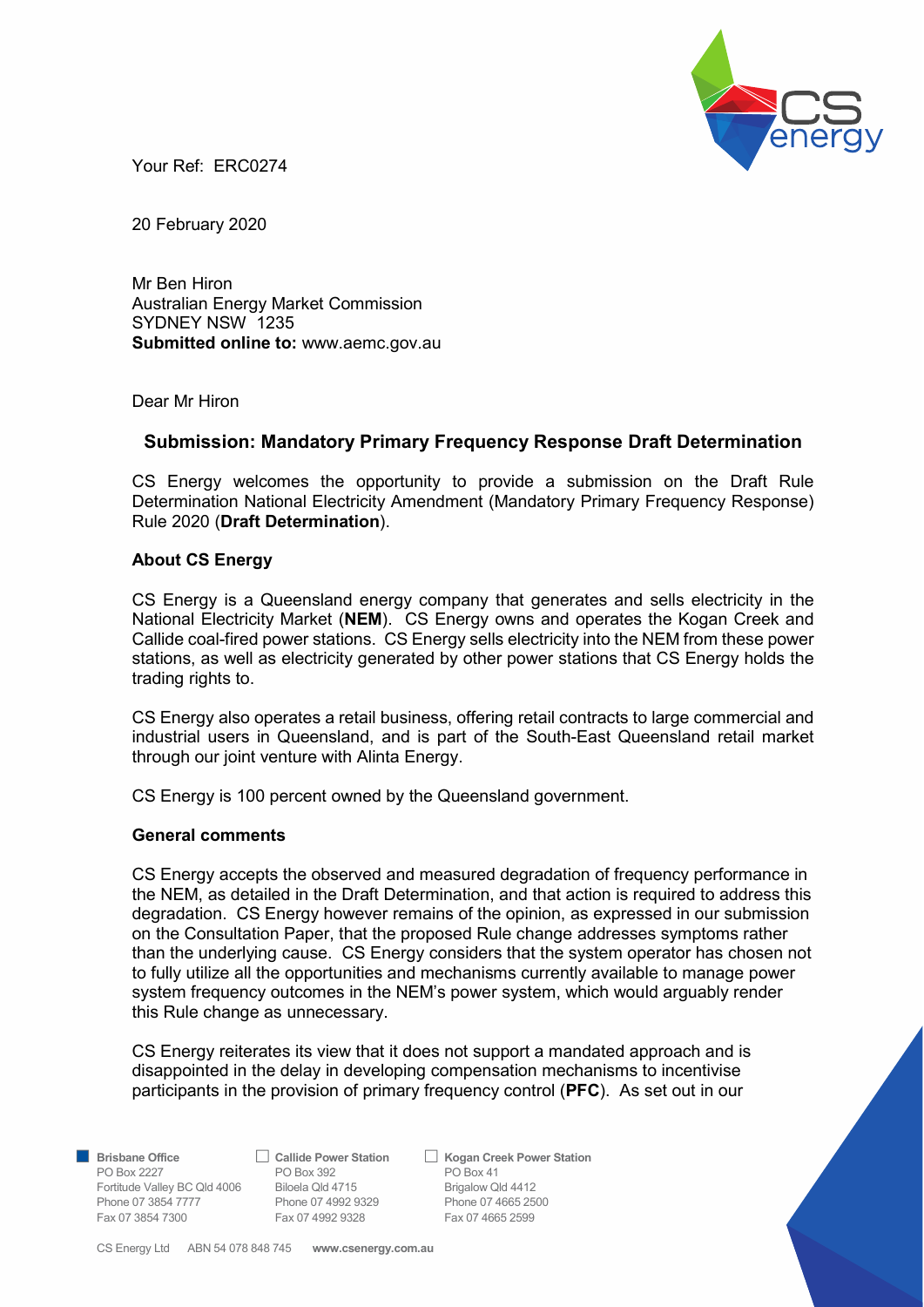submission on the Consultation Paper, CS Energy considers the direct way to encourage narrow band PFC is to provide appropriate compensation for its provision. As the AEMC continues to progress reform of the frequency control framework, CS Energy would welcome the opportunity to work with the AEMC and AEMO to explore and further develop the alternative compensation pathways we proposed in our submission on the Consultation Paper.

If the proposed Rule is made, CS Energy supports the AEMC's proposal that it should apply only for a limited three (3) year period and that genuine and meaningful progress must be made to implement a market-based solution for the provision of enhanced power system frequency services. CS Energy considers this will incentivise all stakeholders to deliver an appropriate market and sustainable outcome.

It is also imperative, if the Rule is made, that the Final Determination consider in greater detail the potential for unforeseen outcomes and learnings arising from the early implementation of the proposed ±0.015 Hz deadband for mandatory primary frequency response. CS Energy encourages the AEMC to consider a more staged approach, to be governed by the Reliability Panel, which implements on commencement a ±0.10 Hz deadband (instead of the proposed ±0.015 Hz deadband).

CS Energy also considers it important that the Rule, if made, explicitly state that generating units are not required to provide headroom, foot-room or stored energy in meeting any obligation imposed under this Rule change.

Our detailed comments on the Draft Determination are set out in the Attachment.

Please contact us if you would like to discuss this submission further.

Yours sincerely

Teresa Scott Market Policy Manager

Enquiries: Henry Gorniak Power Systems Specialist Telephone 0418 380 432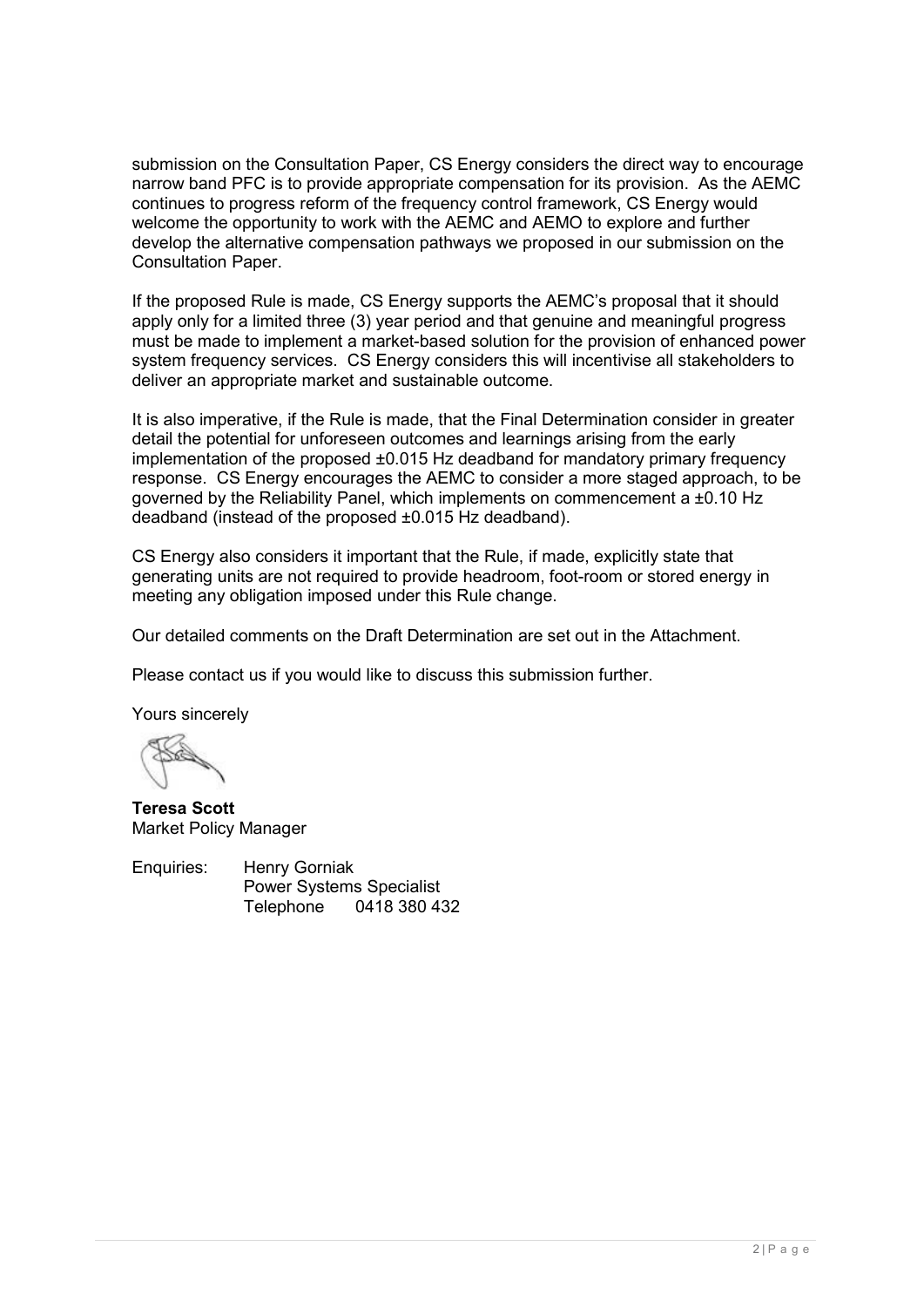# ATTACHMENT

-

## 1. What issue is this Rule change seeking to address?

Following the power system event on 25 August 2018, which resulted in the electrical separation of the Queensland and South Australia regions from the NEM, AEMO expressed its concerns with frequency performance in the NEM and advised that, unless immediately addressed, a potentially catastrophic outcome would likely result following an onerous power system event. As expressed in our comments on the Consultation Paper, CS Energy was disappointed that the key findings arising from the power system event appear to inappropriately conflate issues, while at the same ignore relevant issues, and then concludes that primary frequency control was the critical success factor. This appears to be the primary driver behind ERC0274.

CS Energy accepts the observed and measured degradation of frequency performance in the NEM as detailed in the Draft Determination and that action is required to address the degradation of frequency performance in the NEM. However, CS Energy reiterates the views expressed in our submission on the Consultation Paper that the proposed Rule change addresses symptoms rather than the underlying causes. CS Energy encourages the AEMC to take a holistic approach that:

- (a) incorporates the integration of existing mechanisms available to AEMO to manage power system frequency;
- (b) addresses existing ambiguity in the Rules about frequency control;
- (c) addresses consequences arising from previous positions taken by the Regulator that has resulted in synchronous generators disabling their primary frequency response capability to ensure Rules compliance by not allowing operation with no deadband  $\frac{1}{1}$ ; and
- (d) incorporates a comprehensive review of the Market Ancillary Services Specification (MASS), to allow FCAS regulation to include primary frequency response.

Eighteen (18) months have expired since the NEM power system event on 25 August 2018. CS Energy considers the opportunity to holistically address the root cause of the degradation of frequency performance in the NEM has been arguably lost, with the emphasis during this period being the system operator's mantra that 'mandated primary frequency response needs to be implemented as soon as possible to restore power system frequency outcomes to an acceptable level'.

CS Energy is also disappointed that the system operator was not willing to take a lead role in response to an offer coordinated by the Australian Energy Council of a voluntary PFC trial across the NEM, replicating the recent trial conducted in the Tasmania region. CS Energy acknowledges that the trial offered only one-third of connected mainland capacity, which did not align with the system operator's objective of maximising participation by

 $<sup>1</sup>$  In 2016, the AER took enforcement action against a generator for operating its units with no dead band.</sup> This lead to the large NSW thermal generators updating their Digital Control Systems (DCS) controls to defeat hydraulic governor action inside the NOFB. Prior to this, CS Energy submits frequency was well controlled with a normal distribution around 50 Hz and only required primary frequency response from a few generators to achieve this performance.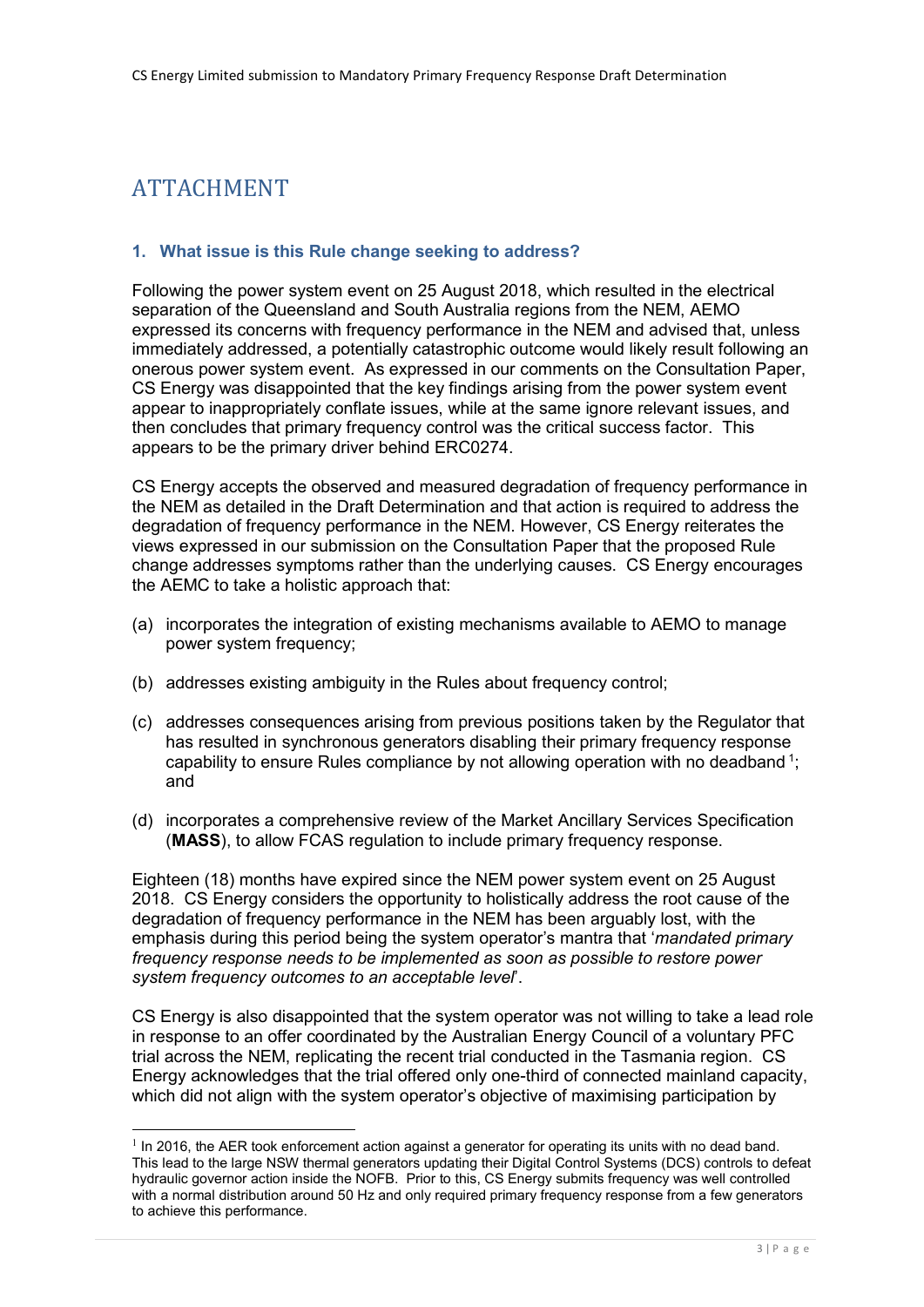scheduled and semi-scheduled plant. CS Energy however considers that this would have been an apt starting point. Too much proportional response may risk fast proportional oscillations, especially with delayed response from hydro plant (hydro plants suffer from an inverse response initially while accelerating their water column). There have been examples of this happening just outside the NOFB, which has been included in AEMO's FCAS working group presentations. Hence, even considering the changing generation mix and loss of inertia, the Rule change appears to be specifying much more response than is arguably required and does not appear to consider the different response characteristics of different types of generators.

The NEM power system event on 25 August 2018 was triggered by a non-credible contingency event, with several unexpected outcomes occurring including protection coordination issues on the Queensland-NSW interconnector and inappropriate operation of a protection scheme in Victoria (ironically triggered by primary frequency response from South Australian generation). Allocation of FCAS services by the AEMO NEMDE in regions and their subsequent 'stranding' immediately following the non-credible contingency event provided valuable learnings. It was disappointing that AEMO's operating incident report in respect of the 25 August 2018 event did not explicitly highlight and detail the performance of several Queensland generators wide deadband frequency response (ie response to the system frequency moving outside the 49.5 – 50.5Hz range and in this instance greater than 50.5Hz that was contained at around 50.9Hz) in containing the high frequency in Queensland electrical island following the non-credible contingency event. Generators providing wide deadband frequency response highlights the profound learning of its efficacy as a power system security 'safety net'. We provide further commentary on this in section 5 below.

Although CS Energy is not supportive of the Rule change as proposed, CS Energy has been working with and will continue to work with AEMO and the AEMC on the implementation of this Rule change and AEMO's remaining Rule change request, Removal of disincentives to primary frequency response (PFR Rule Changes). CS Energy encourages the market bodies to take a strategic and holistic approach to the PFR Rule Changes. This includes an expectation that the process will incorporate strategic reviews on the delivery of expected and required outcomes and where required, changes and adjustments initiated to avoid the occurrence of unintended and adverse consequences.

### 2. Mandating narrowband primary frequency response

CS Energy does not support a mandated approach for the provision of narrowband PFC as this approach fails to recognise the critical value of the service. CS Energy considers mandating narrowband primary frequency response potentially disincentives participants to provide the service and may in fact perversely allocate resources to seek an exemption.

CS Energy reiterates its view as set out in our submission on the Consultation Paper that the direct way to encourage narrowband primary frequency response is to provide appropriate compensation for its provision. CS Energy notes the AEMC's preference is also for a market-based approach for the provision of primary frequency response. CS Energy does acknowledge the challenges confronting the AEMC and its attempt to manage and prioritise the various components of the PFR Rule Changes and can appreciate the AEMC's initial priority is to address only the 'system security priority'. We are however disappointed in the delay in compensating and incentivising participants in the provision of narrowband PFC and welcome the three (3) year sunset on the mandatory primary frequency response. The imposition of a sunset provision that includes the removal of disincentives to primary frequency response will incentivise all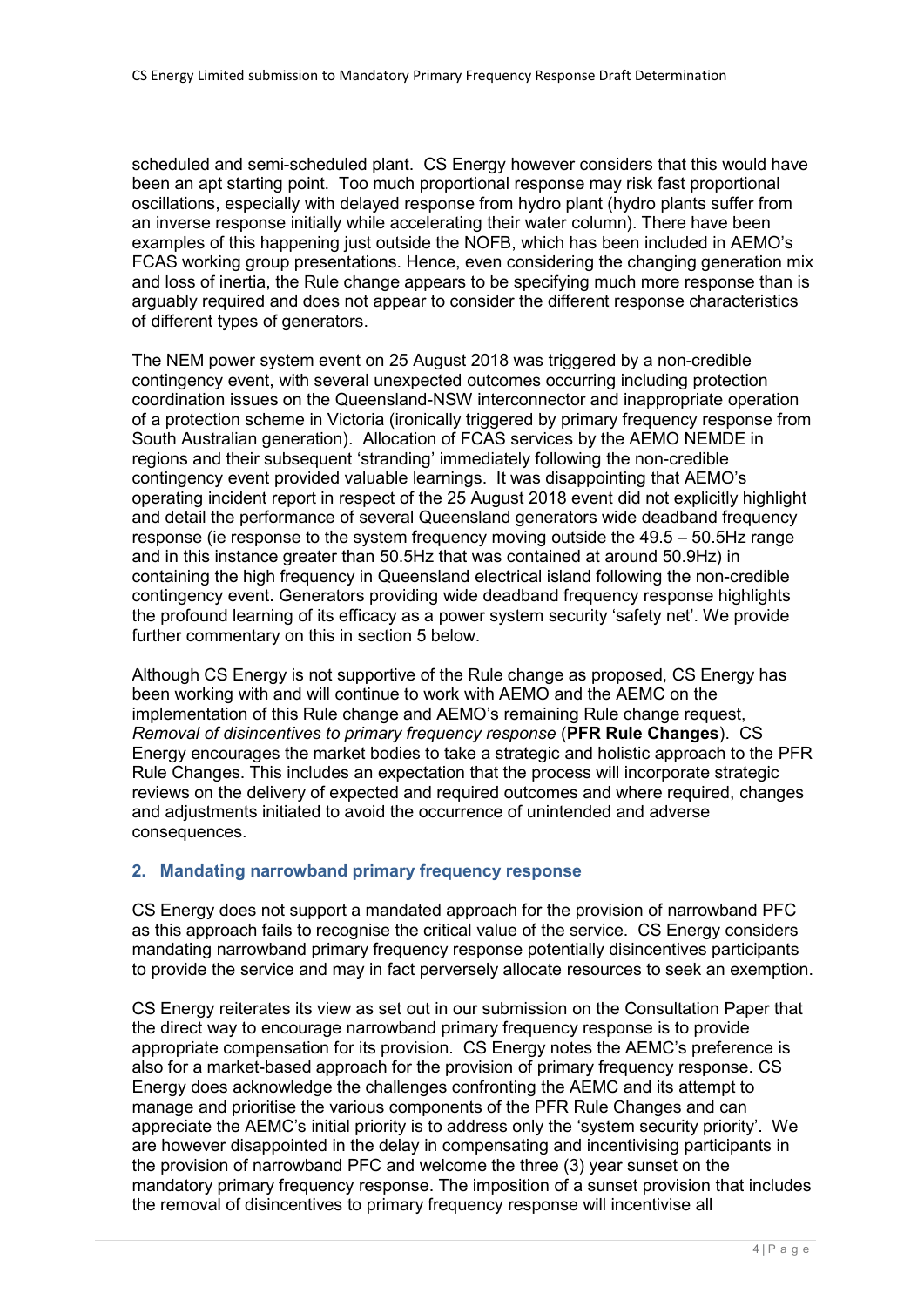stakeholders to deliver an appropriate market and sustainable outcome. CS Energy is optimistic that the delivery of an appropriate market and sustainable outcome would not require the full three (3) year sunset provision, and if so, the proposed Rule should then lapse rather than expire after a period of three (3) years.

As discussed in our submission on the Consultation Paper, requiring generators to provide primary frequency response without also including a requirement to reserve capacity is a partial mandate only. The Draft Determination does not require generators to maintain head-room, foot-room or stored energy, other than providing that the Primary Frequency Response Requirements (PFRR) cannot require generators to maintain additional stored energy for the purposes of providing frequency response.

If the Rule is made, CS Energy encourages the AEMC to include in the Final Determination further clarification to ensure there is no ambiguity on the provision of primary frequency response when the participant is operating the generating units, particularly at defined upper or lower boundaries of operational capability. This would include generating unit safety and stability issues eg would the lifting of safety valves in the provision of primary frequency response be a legitimate reason to cease providing the response or to seek an exemption? It is also critical to remove any ambiguity or uncertainty on the requirements to ensure that contingency and regulation FCAS markets are not compromised.

## 3. Impact on FCAS markets

CS Energy is concerned there may be unintended consequences arising from the proposed Rule change on the current and future FCAS market. Stored energy utilised in providing the primary frequency response required by the Rule change will need to be accounted for by the same providers in their FCAS contingency offers to ensure the total enabled capability is delivered in response to a frequency excursion following a contingency event.

CS Energy also challenges the AEMC's view "that mandatory provision of primary frequency response will not replace the need to procure market ancillary services". Rule 4.7 of the draft Rule clearly requires the maximum possible range of response.

Following the commencement of the Rule change, it is imperative that AEMO does not unilaterally change the FCAS requirements arising from the incorporation of the PFRR. Any changes must be conducted under a transparent consultation framework to ensure that the current FCAS market incentives are not distorted or undermined or uncertainty emerges for future investment decisions.

The proposed PFR Rule Changes and supporting arguments would certainly restore system security from its present marginal state. However, the potential loss of FCAS income and the expectation that generators will "price the cost of the mandated response into their market offers" would potentially further erode the commercial position of units that have participated in the FCAS market. This outcome may compromise the incentive for existing dispatchable units to remain in the market and lead to earlier retirement than currently planned. One of the justifications for the PFR Rule Changes appears to be driven by a lack of confidence in the capabilities of new inverter-based generators being able to achieve the frequency band ride-through capabilities specified in the automatic access standards. Accordingly, the PFR Rule Change, if not time bound, and if not appropriately compensated, may have the inverse effect to what is currently hoped.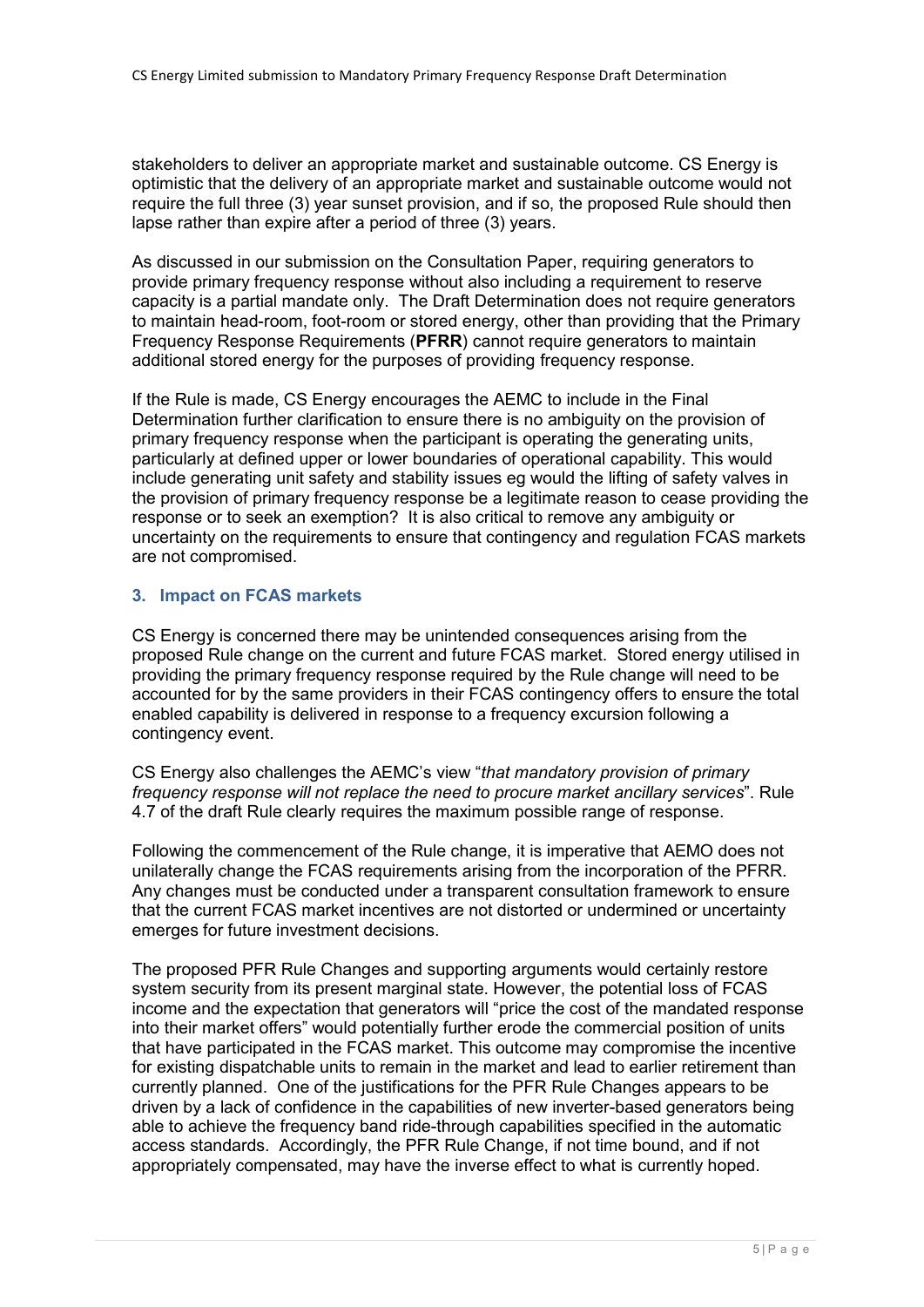## 4. Narrow deadband

CS Energy considers the proposed ±0.015Hz deadband to be extremely onerous and unprecedented in the history of the NEM. CS Energy strongly supports a stepped approach in determining the appropriate PFC deadband with the proposed ±0.015Hz deadband specified as an absolute minimum level and not the default level. CS Energy has concerns with plant being able to be operated to meet the proposed technical requirements of this deadband eg the proposed ±0.015Hz deadband is just wide enough to cover the rotor angle oscillations between generators, as shown in Figure 6.2(c) of the AEMO consultant's report. CS Energy considers it essential that a governance process for the progressive changes to the PFC deadband levels is developed and overseen by the Reliability Panel. This will ensure an orderly transition process that will enable the identification of immediate and emerging technical and undesirable market impact issues.

CS Energy encourages the AEMC to consider implementing an incremental approach to establishing the appropriate deadband to address frequency control. CS Energy would support the PFC implementation for all eligible generating commencing with  $\pm 0.1$ Hz deadband for a period of two (2) months. AEMO can assess the frequency control performance during this period. At the end of the period AEMO will be required to prepare a report including any recommendations and provide it to the Reliability Panel and NEM participants. If the Reliability Panel form the opinion that the frequency control performance is acceptable, then the process of reducing the deadband level would cease. If the Reliability Panel form the opinion that the frequency control performance is not acceptable, then the next decremental step in reducing the PFC deadband to  $\pm$  0.05Hz would be implemented including an assessment of the frequency control performance. This process provides a transparent and orderly process that is manageable by the participants and is likely to identify the PFC deadband to deliver the required frequency control performance.

CS Energy has considered the impact of the PFR Rule Changes on its generation portfolio coupled with its experience in the NEM. Set out in the Appendix are a number of statements that capture our observations, learnings and identification of technical considerations of plant that require further consideration in implementing the proposed Rule change.

### 5. Wide deadband

CS Energy has previously championed the benefits provided by wide deadband frequency response (response to the system frequency moving outside the 49.5 – 50.5Hz range). CS Energy remains concerned that this area continues to receive levels of attention that do not reflect the importance of the service (to provide system resilience to non-credible events) and the need to remove the current ambiguity on this subject.

CS Energy continues to be concerned that several generators in the NEM turn off their Partial Load Rejection capability specified in s5.2.5.7.

The "frequency response" capability specified in s5.2.5.11 can be turned off if the unit is not participating in the FCAS market, although AEMO has the power to direct generators to enable the capability in the event of a market failure. However, a number of issues remain unclear in respect of the exercise of this power: Is it assumed that unit operators can switch the frequency response influence back on at short notice through a selection switch on an operator's control system screen? Is it assumed that waiting hours for a call out technician to re-enable the frequency influence would not be satisfactory? Are generators that have switched off Partial Load Rejection capability required to provide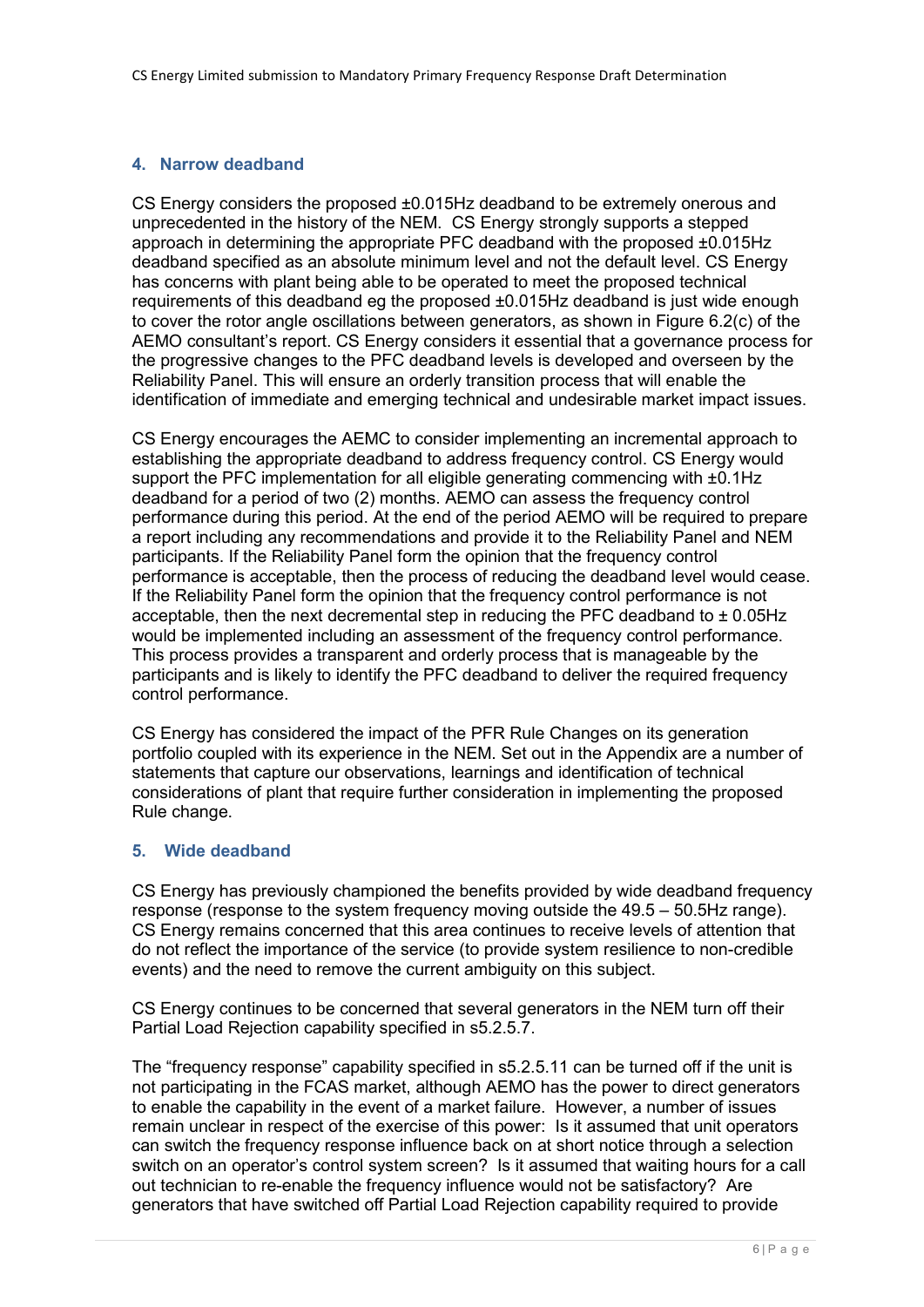their operators with the ability to switch the wide range governor frequency response influence back on at short notice if directed by AEMO?

s5.2.5.7 "Partial Load Rejection" does not include a statement like that in s5.2.5.11(i)(4) "Frequency Response", that generators are only required to operate in frequency response mode when enabled for a relevant market ancillary service. Hence the interpretation of s5.2.5.7 is ambiguous. Partial Load Rejection capability falls outside the scope of the FCAS market, as some generators have automatically limited the contingency governor response to the amount of 0.5 Hz deviation response dispatched, and the response measurement methodology in the MASS does not cover deviations beyond 0.5 Hz. An FCAS market for Partial Load Rejection capability would be impractical because the frequency band needs to be set inside individual generator's maximum continuous operating frequency, creating fairness and co-ordination difficulties. A Partial Load Rejection capability market would also need to be distributed into regions covering potential islands. It would also be inefficient, because it would be rarely needed. Hence there appears to be a clear need for AEMO to direct enablement of Partial Load Rejection capability to maintain system security until the issue is resolved.

AEMO have previously advised CS Energy that it was of the opinion that it would not be allowed to direct enablement of Partial Load Rejection capability at present, even after the separation event on 25 August 2018. CS Energy considers the Rules should clarify the circumstances in which AEMO can direct re-enablement of Partial Load Rejection capabilities eg would threats to an inter-connector as reflected in constraints due to lightning in the vicinity of the line, be sufficient cause? If not, AEMO is unlikely to be able to direct enablement before incidents occur, because system separation events are by nature rare and unexpected, as the result of a "non-credible contingency". In which case, specifying a Partial Load Rejection capability would appear to be of no benefit to AEMO in managing system security.

CS Energy questions how AEMO can realistically determine system stability constraints when the system response to large disturbances is dependent on how many generators have their Partial Load Rejection capability enabled. There has been a lot of criticism of poor narrow range frequency control compromising system stability constraint calculations, because a disturbance could start with frequency already near the edge of the NOFB. However, a lack of Partial Load Rejection capability is much more serious, and it is wrong to conflate this with the raise/lower regulation FCAS problem within the NOFB. While both require increased fast proportional governor response to provide adequate control, they apply to different frequency bands with very different needs. Partial Load Rejection capability is rarely needed but needs to be distributed throughout the NEM, while raise/lower regulation FCAS is continuously required, and can be sourced anywhere in the NEM.

Given a high percentage of new solar and wind inverters are providing high frequency response, as required under revised Australian Standards and NEM rules, it is incongruous to allow large thermal generators to disable Partial Load Rejection capability. Generators that have disabled Partial Load Rejection capability are free-loading on others who provide the fast re-balancing of generation with load after separation events; this protects the freeloader's plant from stresses and risks associated with fast load reductions, and avoids a reduction of generation into the energy market, while exacerbating these conditions for the others who delivered the load rejection. However, if the system collapses as a result, every-one is much worse off, hence it is a common good, and it would be appropriate for Partial Load Rejection capability to be mandatory under the NEM rules.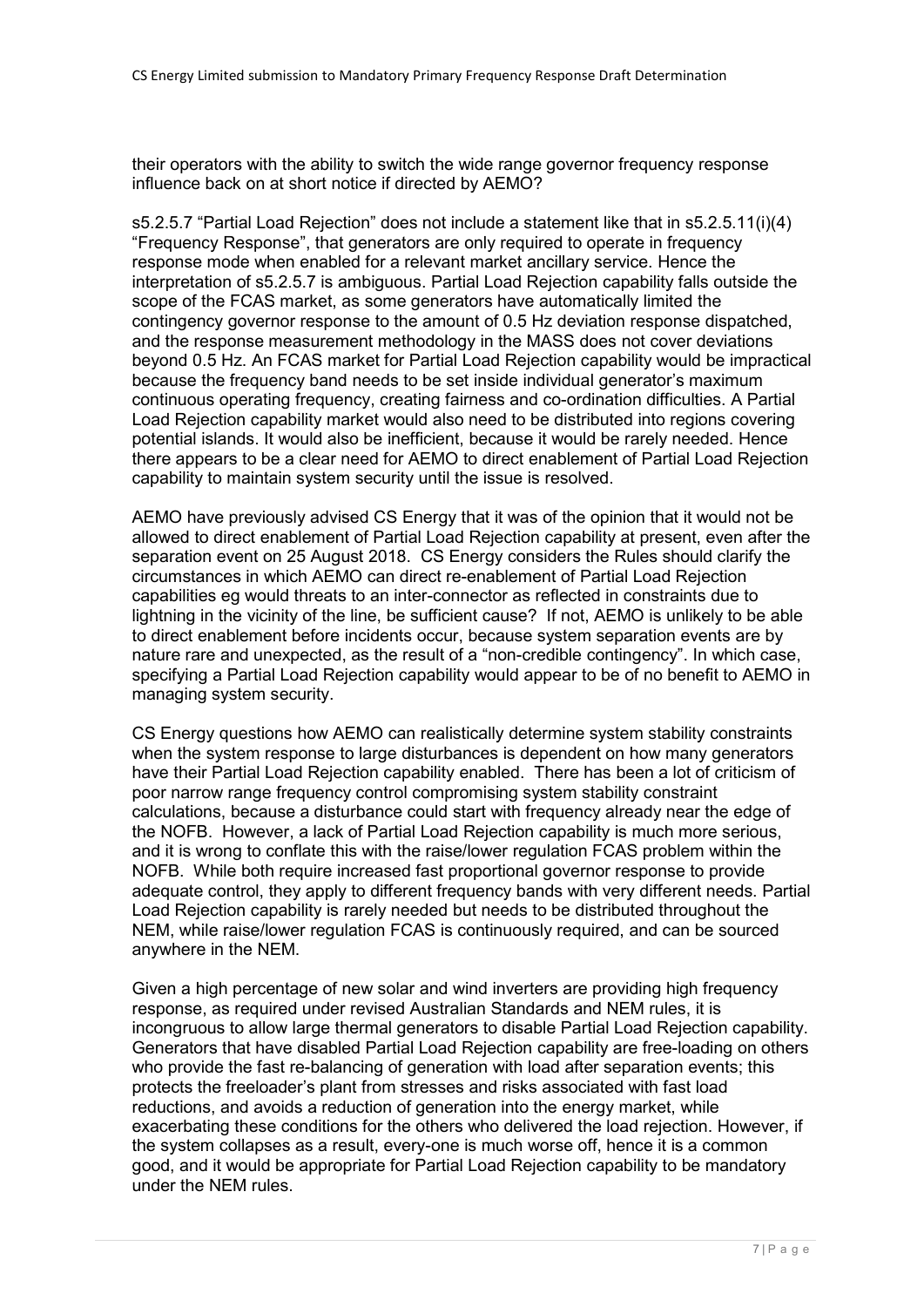CS Energy considers that the evidence is overwhelming in support of mandating a wide deadband frequency response performance. As stated in our submission on the Consultation Paper, CS Energy does not consider mandating a wideband response is likely to impose an economic cost as, in this case, the incentive is already present (with the cost of responding to major deviations likely to be less than the cost of failing to do so).

### 6. Exemptions framework

CS Energy supports the proposed exemptions framework and broadly supports the five listed criteria. The need for a clear exemptions framework, including explicit recognition of the costs of conversion, is particularly essential since the Commission has proposed to delete any compensation for conversion or ongoing service provision.

As previously stated, under certain circumstances a generating unit may be capable of operating in "frequency response mode" but may not be able to provide the required rate of response under certain operating conditions. It is not evident under the proposed criteria how this would be managed. In considering the proposed exemptions framework, the framework should facilitate both total and partial exemption from the proposed primary frequency response obligations.

While CS Energy supports a structured exemptions framework, we consider that it should be operated by the Australian Energy Regulator (**AER**) rather than AEMO. This would be consistent with the AER's technical compliance enforcement responsibilities across the Rules. CS Energy considers a framework where AEMO solely determines exemptions would be unfair upon a generator, as its only recourse to reverse an AEMO decision is to trigger a lengthy and costly Chapter 8 dispute. In contrast, a framework governed by an AER process would have a more transparent and cost-efficient dispute mechanism, requiring that all parties present robust justifications for their positions before an independent third-party, such as the AER.

## 7. Staged approach to generating unit inclusion

CS Energy supports AEMO's proposed staged approach to requiring participation of generating units in the provision of primary frequency response, with generating units above 200 MW capacity required to initially participate with lower capacity units to follow at a later date. We are however concerned that a "blanket" inclusion approach may not provide the least cost approach of provision of the mandated service and result in unnecessary increased costs to consumers. This is particularly the case as the mandatory provision of primary frequency response is for a three (3) year period. We believe this proposed staged approach should be further modified and included in the Final Determination.

CS Energy proposes that following implementation of stage 1, stage 2 should consist of those units in the 30 to 200 MW capacity range that currently have capability to provide regulation and fast contingency FCAS. Following implementation of stage 2, the Reliability Panel will be required to conduct a review of power system frequency outcomes. Where the Reliability Panel determines that observed power system frequency outcomes remain unsatisfactory, implementation will proceed to a third stage where the remainder of the generation fleet is required to implement mandatory primary frequency response requirements.

This proposed change to the staged approach will ensure that costly modifications to generating unit control systems are only implemented on a demonstrated technical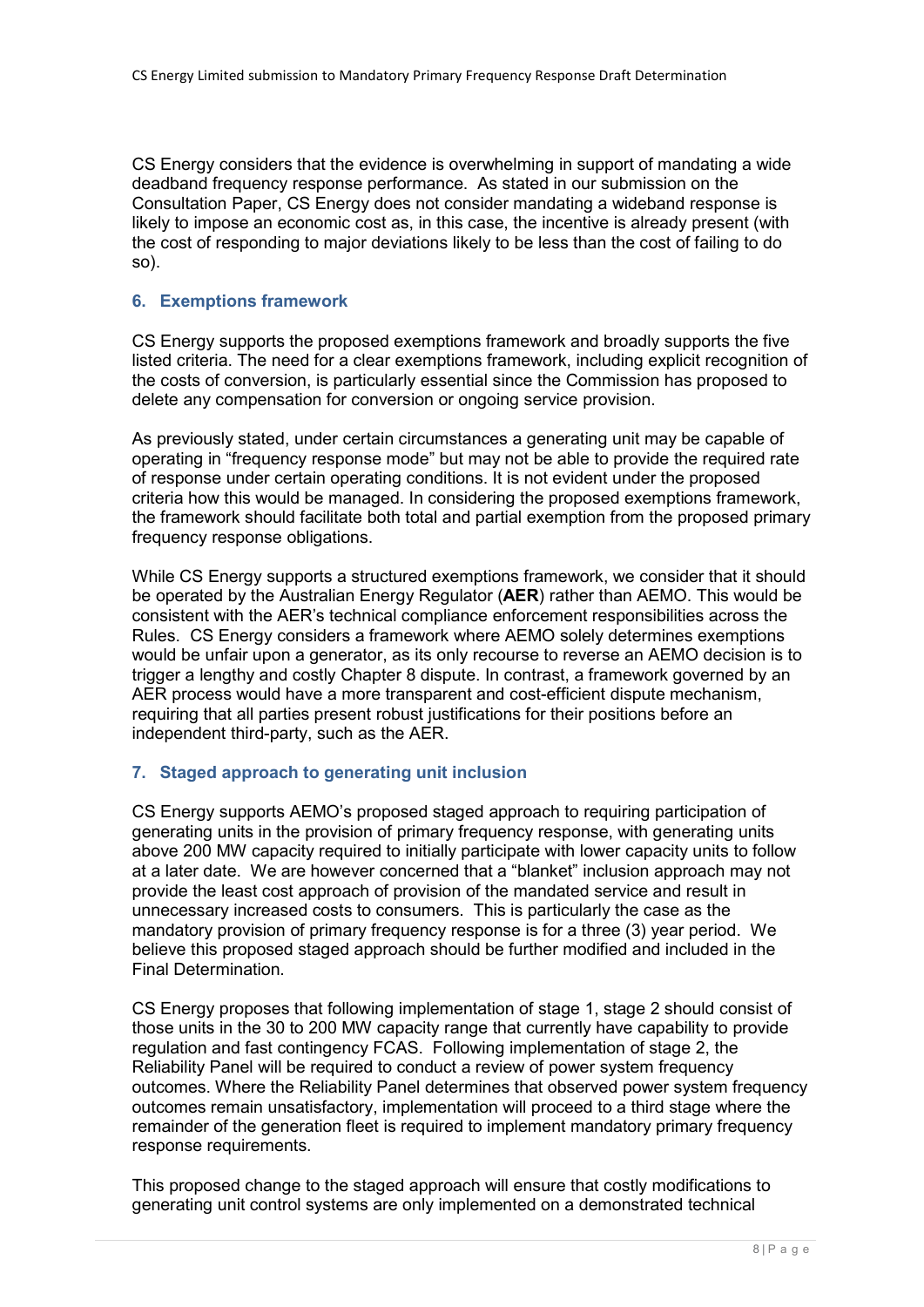requirement as opposed to a "blanket" inclusion resulting in an orderly needs-based transition without incurring unnecessary costs.

## 8. Reporting requirements

CS Energy considers AEMO's reporting requirements under Rule 4.8.16 should be updated to require AEMO to produce reports during the transition period to include the following:

- (a) the level of primary frequency response activity for each dispatch interval;
- (b) histograms of the frequency control performance in the NOFB;
- (c) identification and analysis of observed outcomes such as oscillations and hunting indicative of undesirable interactions; and
- (d) AEMO's opinion on the effectiveness of the primary frequency response obligation, in particular with regards to informing future work on the appropriate minimum quantities of primary frequency response, the size of the primary frequency response deadband and stored energy that should be acquired by a future market arrangement.

Any recommendations by AEMO arising from the reporting requirements should be submitted to the Reliability Panel for their review prior to the implementation of any recommendations.

### 9. Future workplan

CS Energy acknowledges the work undertaken by the AEMC to review and amend the Frequency Control Frameworks Review workplan as set out in Table 3.1 in the Draft Determination.

CS Energy supports the inclusion of a detailed work plan in the Final Determination with aligned provisions in the Rules which require AEMO and other stakeholders to demonstrate ongoing commitment to achieving the stated objectives. However, the future work plan in the Draft Determination appears to be only a combination of broad research and matters associated with implementation of the PFR Rule Changes. There appears to be no set timetable towards the achievement of a market-based solution to replace the sunset mandated primary frequency response requirement.

CS Energy's preference is to achieve the implementation of a market-based solution as soon as practically possible but not later than the three (3) year sunset. The most appropriate platform for its development would be the Primary Frequency Response Technical Working Group, led by the AEMC with appropriate interaction with the Reliability Panel. The workplan should identify specific deliverables, allocated to specific parties, by specific dates with the AER required to monitor and report on the achievements of the stated objectives or the reasons for non-achievement.

CS Energy has concerns with statements as set out in the Draft Determination that even if a market based solution is developed, AEMO will seek to continue the proposed temporary requirement for the provision of mandatory primary frequency response from all scheduled and semi-scheduled generators in parallel with the market based solutions. This approach will undermine the development of market based solutions and require an extension of this Rule change beyond the current sunset date. Only by including additional defined outcomes and dates for the interim steps to achieve a long-term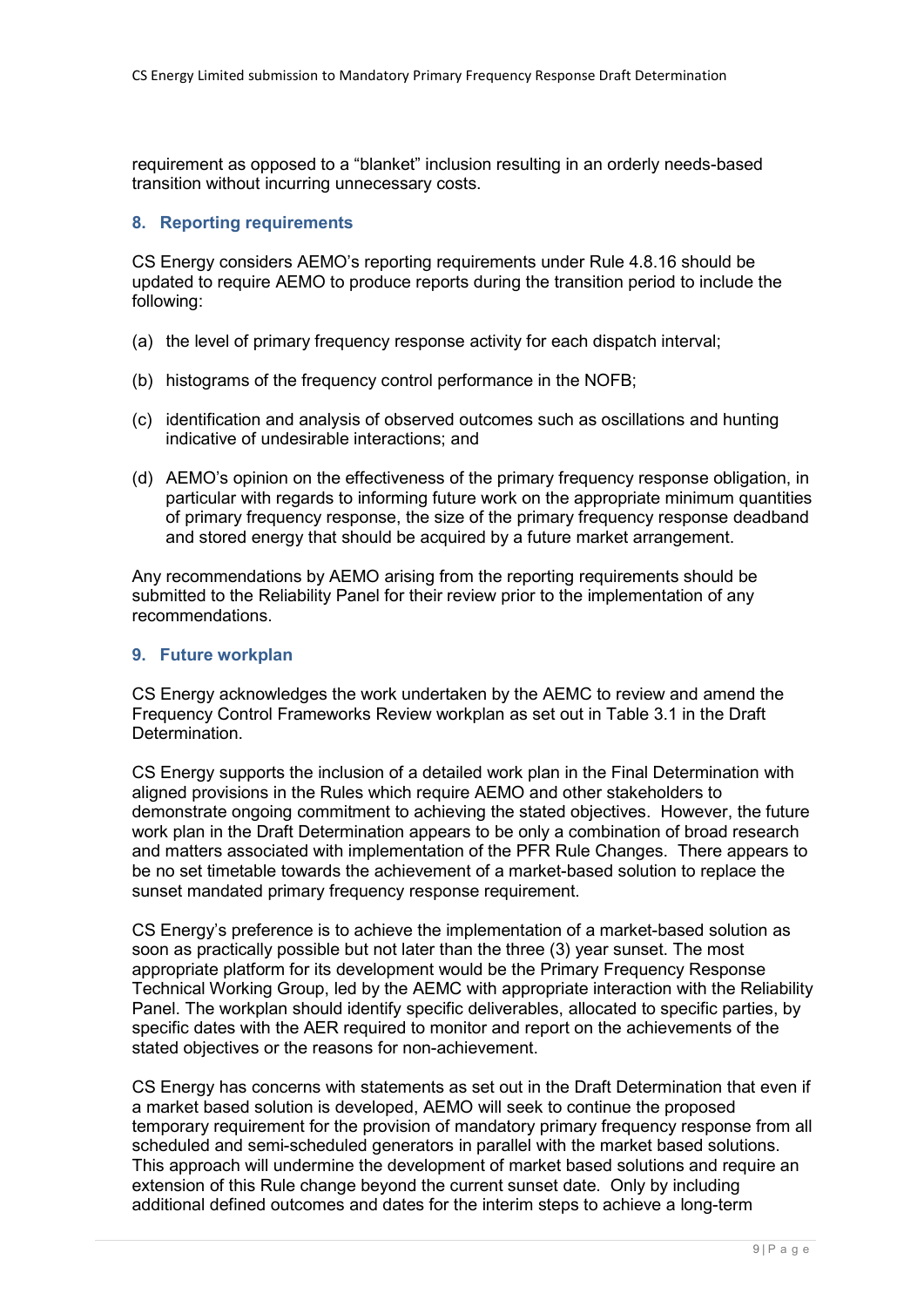market-based solution and requiring all parties to collaborate and work to meet these dates in the Final Determination, stakeholders will have confidence that a market based solution will be implemented.